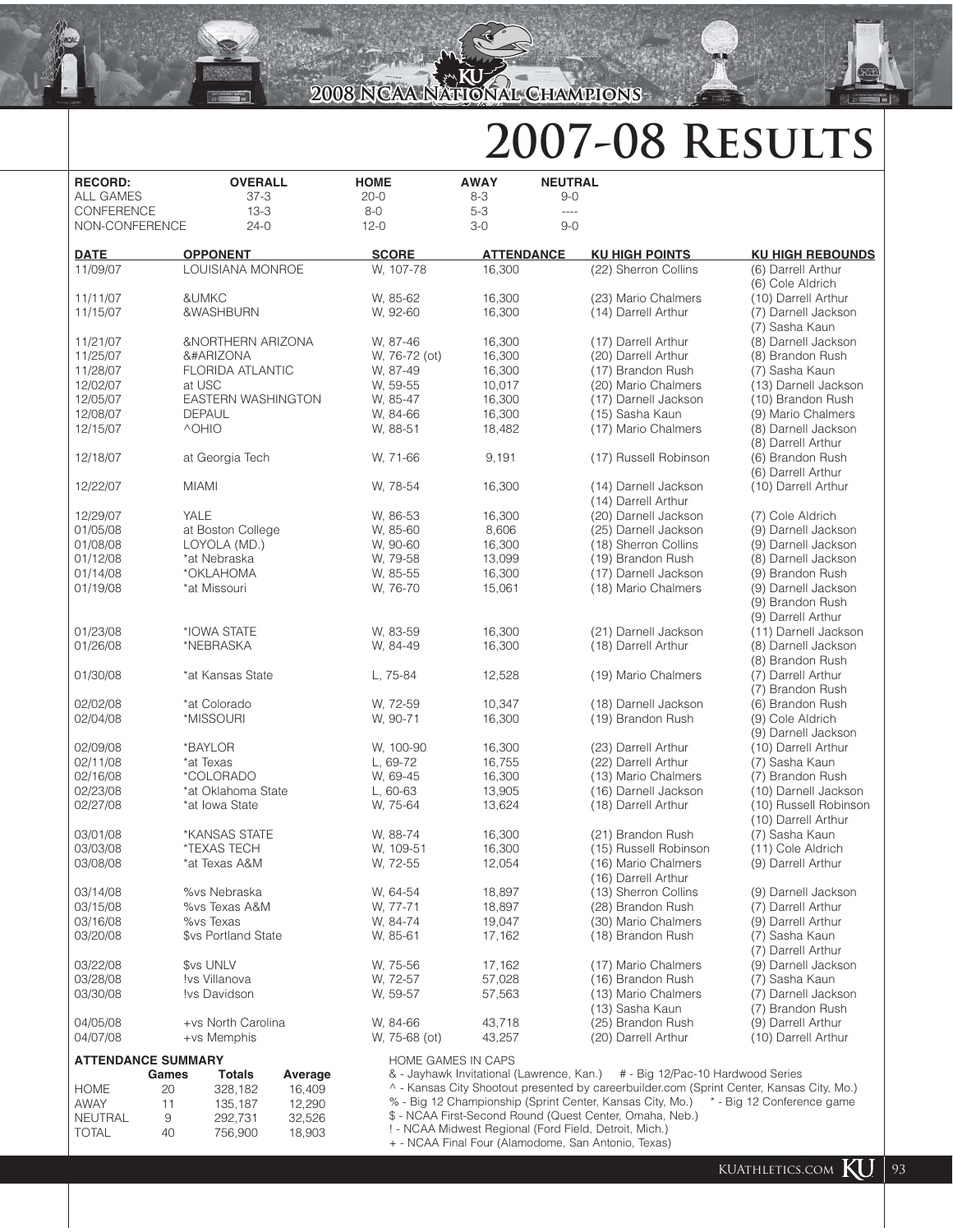### **2008 NCAA National Champions 008**

# **2007-08 Statistics**

| <b>Overall</b>        |              |                 |                    |      |                        |                |         |             |                |                    |                |     |          |                |                |                |             |                |      |
|-----------------------|--------------|-----------------|--------------------|------|------------------------|----------------|---------|-------------|----------------|--------------------|----------------|-----|----------|----------------|----------------|----------------|-------------|----------------|------|
| <b>RECORD:</b>        |              |                 | <b>OVERALL</b>     |      | <b>HOME</b>            |                |         | <b>AWAY</b> |                |                    | <b>NEUTRAL</b> |     |          |                |                |                |             |                |      |
| <b>ALL GAMES</b>      |              |                 | $37-3$             |      | $20 - 0$               |                |         | $8 - 3$     |                |                    | $9 - 0$        |     |          |                |                |                |             |                |      |
| CONFERENCE            |              |                 | $13-3$             |      | $8 - 0$                |                |         | $5 - 3$     |                |                    | $- - - -$      |     |          |                |                |                |             |                |      |
| NON-CONFERENCE        |              |                 | $24-0$             |      | $12 - 0$               |                |         | $3-0$       |                |                    | $9 - 0$        |     |          |                |                |                |             |                |      |
| ## Player             | <b>GP-GS</b> |                 | Min-Avg FG-FGA     |      | Pct 3FG-FGA Pct FT-FTA |                |         | Pct         | Off            |                    | Def Tot Avg    |     | PF-FO    | Α              | TO             | <b>B</b> lk    | Stl         | Pts            | Avq  |
| 25 - Brandon Rush     |              | 38-30 1127-29.7 | 180-414 .435       |      | 80-191 .419            |                | 67-86   | .779        | 57             | 138                | 195            | 5.1 | $60 - 2$ | 81             | 69             | 32             | 32          | 507            | 13.3 |
| 15 - Mario Chalmers   |              | 39-38 1170-30.0 | 164-318            | .516 | 73-156                 | .468           | 97-130  | .746        | 14             | 106                | 120            | 3.1 | $99 - 2$ | 169            | 75             | 23             | 97          | 498            | 12.8 |
| 00 - Darrell Arthur   | 40-39        | 989-24.7        | 214-394 .543       |      | 2-12 .167              |                | 80-114  | .702        | 92             |                    | 158 250        | 6.3 | 118-4    | 33             | 75             | 53             | 20          | 510            | 12.8 |
| 32 - Darnell Jackson  | 40-35        | 971-24.3        | 171-273            | .626 | $2 - 6$                | .333           | 103-149 | .691        | 81             |                    | 186 267        | 6.7 | $90 - 2$ | 43             | 51             | 19             | 31          | 447            | 11.2 |
| 4 - Sherron Collins   | $34-3$       | 808-23.8        | 116-251            | .462 | 38-105                 | .362           | 45-58   | .776        | 13             | 61                 | 74             | 2.2 | $54-0$   | 105            | 68             | 3              | 39          | 315            | 9.3  |
| 3 - Russell Robinson  |              | 40-40 1100-27.5 | 84-198             | .424 | 35-110 .318            |                | 88-113  | .779        | 20             | 93                 | 113            | 2.8 | $75-1$   | 162            | 83             | 16             | 79          | 291            | 7.3  |
| 24 - Sasha Kaun       | $40 - 6$     | 707-17.7        | 109-176            | .619 | $0 - 0$                | $---$          | 66-122  | .541        | 64             | 90                 | 154            | 3.9 | $97-0$   | 12             | 32             | 49             | 17          | 284            | 7.1  |
| 45 - Cole Aldrich     | $40 - 0$     | 330-8.3         | 43-83 .518         |      | $0 - 0$                | $\overline{a}$ | 26-38   | .684        | 34             | 85                 | 119            | 3.0 | $48 - 0$ | 5              | 21             | 34             | 11          | 112            | 2.8  |
| 5 - Rodrick Stewart   | $33 - 8$     | 383-11.6        | $35 - 71$          | .493 | 5-16 .313              |                | 17-28   | .607        | 35             | 39                 | 74             | 2.2 | $29-0$   | 47             | 27             | $\overline{c}$ | 13          | 92             | 2.8  |
| 2 - Conner Teahan     | $21 - 0$     | 64-3.0          | 16-27              | .593 | 12-20 .600             |                |         | 2-2 1.000   | $\overline{1}$ | 8                  | 9              | 0.4 | $6-0$    | 6              | $\overline{7}$ |                | 2           | 46             | 2.2  |
| 14 - Tyrel Reed       | $23-0$       | 144-6.3         | 18-35              | .514 | 11-24 .458             |                | $0 - 1$ | .000        | 2              | 8                  | 10             | 0.4 | $8 - 0$  | 21             | $\overline{4}$ |                | 7           | 47             | 2.0  |
| 10 - Jeremy Case      | $30 - 1$     | 147-4.9         | $17 - 45$          | .378 | 11-29                  | .379           |         | 2-2 1.000   | $\mathfrak{p}$ | 8                  | 10             | 0.3 | $12 - 0$ | 28             | 6              | $\Omega$       | 7           | 47             | 1.6  |
| 11 - Brennan Bechard  | $12 - 0$     | $21 - 1.8$      | $5-9$              | .556 | $2 - 5$                | .400           | $2 - 4$ | .500        | $\overline{1}$ | $\overline{c}$     | 3              | 0.3 | $1 - 0$  | $\overline{c}$ | 0              | $\overline{0}$ | 0           | 14             | 1.2  |
| 54 - Matt Kleinmann   | $20 - 0$     | $43 - 2.2$      | $3 - 7$            | .429 | $0-0$                  | $---$          | $1 - 3$ | .333        | 6              | 7                  | 13             | 0.7 | $5 - 0$  | 2              |                |                | 0           | 7              | 0.4  |
| 22 - Chase Buford     | $13 - 0$     | $21 - 1.6$      | $1 - 9$            | .111 | $0-6$                  | .000           | $0-0$   | $---$       | $\mathcal{P}$  | 3                  | 5              | 0.4 | $4 - 0$  | $\mathbf{1}$   | $\overline{c}$ |                | 1           | $\overline{c}$ | 0.2  |
| 40 - Brad Witherspoon | $12 - 0$     | $24 - 2.0$      | $0 - 4$            | .000 | $0 - 3$                | .000           |         | 2-2 1.000   | $\overline{c}$ |                    | 3              | 0.3 | $0 - 0$  | 4              | 5              | 0              | $\mathbf 0$ | $\overline{c}$ | 0.2  |
| Team                  |              |                 |                    |      |                        |                |         |             | 56             |                    | 72 128         | 3.2 | $\Omega$ |                | 3              |                |             |                |      |
| <b>KANSAS</b>         | 40           |                 | 80491176-2314 .508 |      | 271-683.397            |                | 598-852 | .702        |                | 482 1065 1547 38.7 |                |     | 706-11   | 721            | 529            |                |             | 235 356 3221   | 80.5 |
| Opponents             | 40           |                 | 8050 853-2249      | .379 | 282-861 .328           |                | 472-693 | .681        | 441            |                    | 792123330.8    |     | 754-0    | 451            | 623            |                |             | 103 257 2460   | 61.5 |

#### **Big 12 Conference Games**

| <b>RECORD:</b> | <b>OVERALL</b> | <b>HOME</b> | <b>AWAY</b> |
|----------------|----------------|-------------|-------------|
| CONFERENCE     | $13-3$         | $8-0$       | $5-3$       |

| ## Player             | <b>GP-GS</b> | Min-Avq    |              |              | FG-FGA Pct 3FG-FGA Pct |              | FT-FTA    | Pct       | Off      |               | Def Tot Avg    |              | PF-FO     | A              | TO       | Blk            | Stl            | Pts Avg       |      |
|-----------------------|--------------|------------|--------------|--------------|------------------------|--------------|-----------|-----------|----------|---------------|----------------|--------------|-----------|----------------|----------|----------------|----------------|---------------|------|
| 25 - Brandon Rush     | 16-15        | 494-30.9   | 71-176       | .403         | 38-87.437              |              | 36-44     | .818      | 24       | 70            | 94             | 5.9          | $33 - 1$  | 40             | 32       | 10             | 15             | 216           | 13.5 |
| 00 - Darrell Arthur   | $16 - 15$    | 365-22.8   | 88-165       | .533         | $0 - 3$                | .000         | 33-45     | .733      | 44       | 57            | 101            | 6.3          | $53-3$    | 16             | 31       | 19             | 3              | 209           | 13.1 |
| 15 - Mario Chalmers   | 16-15        | 471-29.4   | 59-122 .484  |              | 24-53.453              |              | 53-68     | .779      | 6        | 43            | 49             | 3.1          | $40 - 1$  | 68             | 30       | 13             | 28             | 195           | 12.2 |
| 32 - Darnell Jackson  | $16 - 16$    | 414-25.9   | 69-112 .616  |              |                        | $0-2$ .000   | 45-62     | .726      | 25       | 86            | 111            | 6.9          | $38-1$    | 17             | 21       | 6              | 6              | 183           | 11.4 |
| 4 - Sherron Collins   | 16-0         | 372-23.3   | 54-113.478   |              | 14-44 .318             |              | $21 - 26$ | .808      |          | 20            | 27             | 1.7          | $19-0$    | 44             | 28       | $\overline{c}$ | 16             | 143           | 8.9  |
| 3 - Russell Robinson  | $16 - 16$    | 443-27.7   | 40-89        | .449         | 13-38.342              |              | 46-57     | .807      | 10       | 50            | 60             | 3.8          | $30 - 1$  | 59             | 30       | 6              | 25             | 139           | 8.7  |
| 24 - Sasha Kaun       | $16 - 1$     | 272-17.0   | 43-80 .538   |              | $0-0$                  | $--$         | 19-32     | .594      | 27       | 27            | 54             | 3.4          | $43 - 0$  | 6              | 13       | 20             | 9              | 105           | 6.6  |
| 45 - Cole Aldrich     | $16 - 0$     | 133-8.3    | 16-32 .500   |              | $0-0$                  | $\cdots$     | $12 - 17$ | .706      | 10       | 43            | 53             | 3.3          | $19-0$    | $\Omega$       | 6        | 13             | $\overline{c}$ | 44            | 2.8  |
| 11 - Brennan Bechard  | $3-0$        | $5 - 1.7$  |              | $2 - 21.000$ | $0 - 0$                | $\cdots$     | $0 - 0$   | $---$     | $\Omega$ | $\Omega$      | 0              | 0.0          | $0-0$     | $\Omega$       | $\Omega$ | 0              | $\Omega$       | 4             | 1.3  |
| 10 - Jeremy Case      | $12 - 1$     | $37 - 3.1$ | $4 - 14$     | .286         | $4 - 10$               | .400         |           | 2-2 1.000 |          | 3             | 4              | 0.3          | $4 - 0$   | 3              |          | $\Omega$       |                | 14            | 1.2  |
| 5 - Rodrick Stewart   | $15 - 1$     | 116-7.7    | $5 - 13$     | .385         |                        | $2 - 4$ .500 | $3-5$     | .600      | 14       | 15            | 29             | 1.9          | $10 - 0$  | 10             |          | 0              | $\overline{4}$ | 15            | 1.0  |
| 14 - Tyrel Reed       | $8-0$        | $31 - 3.9$ | $3-5$        | .600         | $2 - 3$                | .667         | $O-O$     | $---$     |          | $\mathcal{P}$ | З              | 0.4          | $5-0$     | 7              | 2        |                |                | 8             | 1.0  |
| 2 - Conner Teahan     | $7 - 0$      | $17 - 2.4$ | $2 - 6$      | .333         | $1-3$                  | .333         | $O-O$     | $\cdots$  | $\Omega$ | 2             | $\overline{2}$ | 0.3          | $1 - 0$   | 3              | 3        | 0              |                | 5             | 0.7  |
| 40 - Brad Witherspoon | $3-0$        | $9 - 3.0$  | $O - 1$      | .000         | $O - 1$                | .000         |           | 2-2 1.000 | $\Omega$ |               |                | 0.3          | $O-O$     | $\mathfrak{p}$ | 2        | $\mathbf{0}$   | 0              | 2             | 0.7  |
| 54 - Matt Kleinmann   | $6-0$        | $15 - 2.5$ | $2 - 3$      | .667         | $0-0$                  | $---$        | $O-O$     | $\cdots$  |          | 2             | 3              | 0.5          | $0-0$     |                |          | 0              | 0              | 4             | 0.7  |
| 22 - Chase Buford     | $4-0$        | $5 - 1.3$  | $0 - 0$      | $---$        | $0 - 0$                | $---$        | $O-O$     | $---$     | $\Omega$ | $\Omega$      | 0              | $\cdots$     | $1 - 0$   |                | $\Omega$ |                |                | 0             | 0.0  |
| Team                  |              |            |              |              |                        |              |           |           | 32       | 31            | 63             | 3.9          | $\circ$   |                |          |                |                |               |      |
| <b>KANSAS</b>         | 16           | 3199       | 458-933      | .491         | 98-248.395             |              | 272-360   | .756      | 202      |               |                | 452 654 40.9 | 296-7     | 277            | 208      | 91             |                | 112 1286 80.4 |      |
| Opponents             | 16           | 3200       | 346-914 .379 |              | 104-331                | .314         | 221-316   | .699      | 167      | 323           |                | 490 30.6     | $311 - 0$ | 171            | 208      | 51             |                | 93 1017 63.6  |      |
|                       |              |            |              |              |                        |              |           |           |          |               |                |              |           |                |          |                |                |               |      |